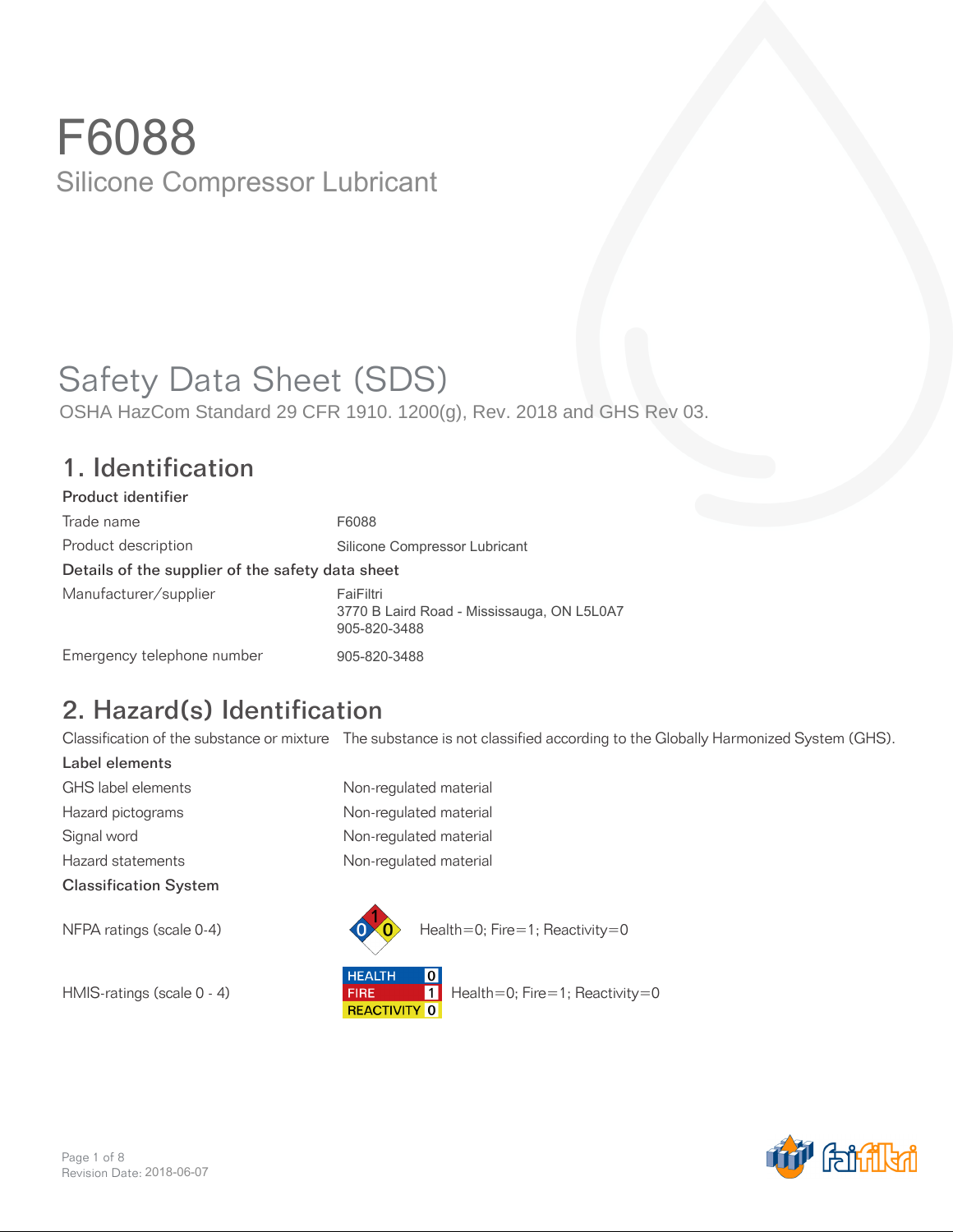# 3. Composition / Information on Ingredients

Chemical characterization Mixtures Description Mixture of the substances listed below with nonhazardous additions Dangerous Components **Non-regulated material** 

#### 4. First-aid Measures

#### Description of first aid measures

| General information                                                           | No special measures required                                                   |
|-------------------------------------------------------------------------------|--------------------------------------------------------------------------------|
| After inhalation                                                              | Supply fresh air; consult doctor in case of complaints                         |
| After skin contact                                                            | Generally the product does not irritate the skin                               |
| After eye contact                                                             | Rinse opened eye for several minutes under running water                       |
| After swallowing                                                              | If symptoms persist, consult doctor                                            |
| both acute and delayed                                                        | Most important symptoms and effects, No further relevant information available |
| Indication of any immediate medical<br>attention and special treatment needed | No further relevant information available                                      |

### 5. Fire-fighting Measures

#### Extinguishing media

Suitable extinguishing agents Use fire fighting measures that suit the environment Special hazards arising from the substance or mixture

Advice for firefighters

No further relevant information available

As in any fire, wear self-contained breathing apparatus pressure-demand (NIOSH)<br>
Protective equipment<br>
Protective equipment approved or equivalent), and full protective gear to prevent contact with skin and eyes.

# 6. Accidental Release Measures

Personal precautions, protective equipment and emergency procedures Environmental precautions entity No special measures required Methods and material for containment and cleaning up

Reference to other sections

Not required

Absorb with liquid-binding material (i.e. sand, diatomite, acid binders, universal binders, sawdust).Dispose of the collected material according to regulations.

See Section 7 for information on safe handling. See Section 8 for information on personal protection equipment. See Section 13 for disposal information.

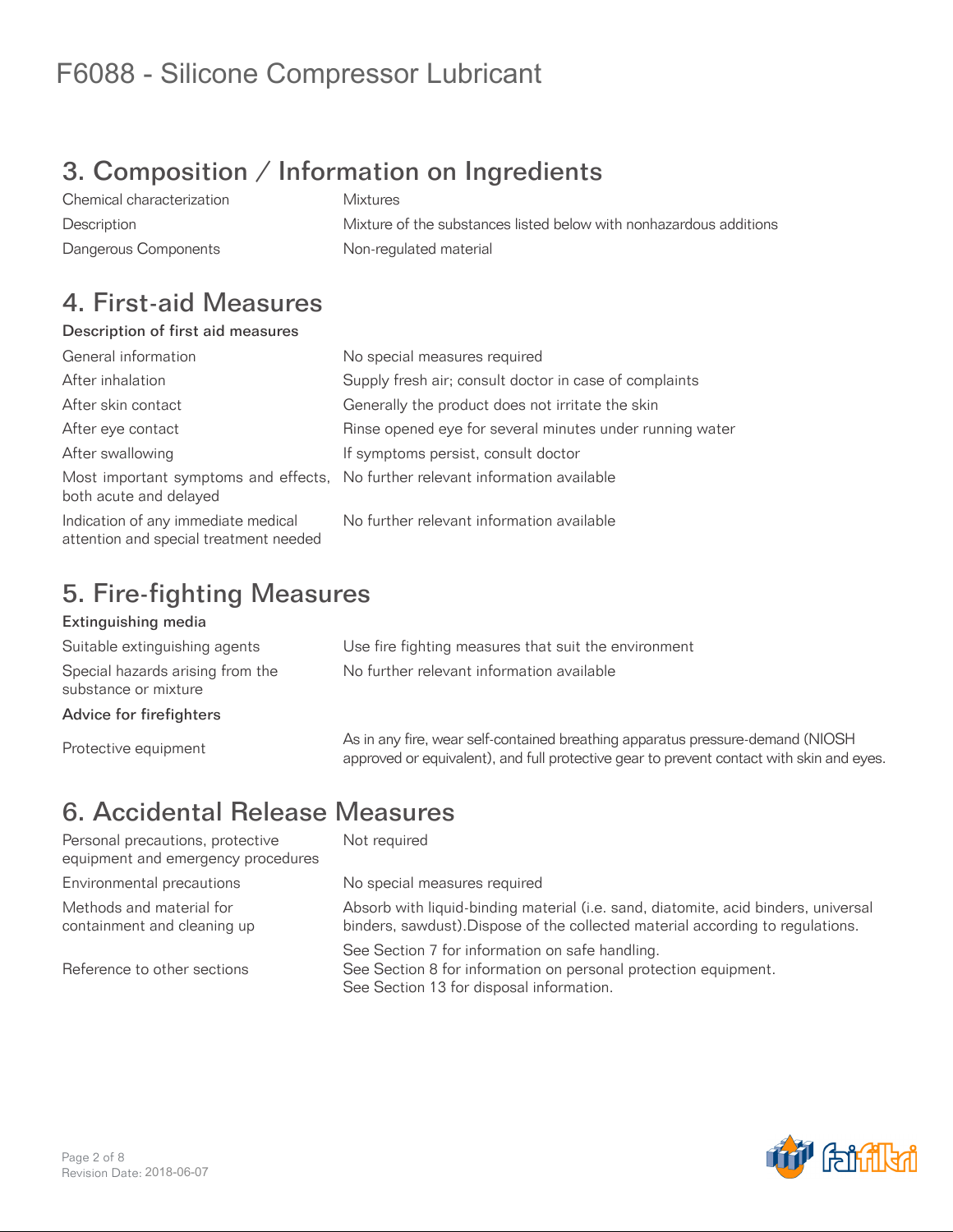### 7. Handling and Storage

| Precautions for safe handling                                | No special measures required              |
|--------------------------------------------------------------|-------------------------------------------|
| Information about protection against<br>explosions and fires | No special measures required              |
| Conditions for safe storage, including any incompatibilities |                                           |
| Storage                                                      |                                           |
| Requirements to be met by<br>storerooms and receptacles      | No special requirements                   |
| Information about storage in one<br>common storage facility  | Not required                              |
| Further information about<br>storage conditions              | None                                      |
| Specific end use(s)                                          | No further relevant information available |

### 8. Exposure Controls / Personal Protection

| Additional information about design<br>of technical systems | No further data; see section 7                                                                                                              |
|-------------------------------------------------------------|---------------------------------------------------------------------------------------------------------------------------------------------|
| <b>Control parameters</b>                                   |                                                                                                                                             |
| Components with occupational<br>exposure limits             | The product does not contain any relevant quantities of materials with critical<br>values that have to be monitored at the workplace        |
| Additional information                                      | The lists that were valid during the creation were used as basis                                                                            |
| <b>Exposure controls</b>                                    |                                                                                                                                             |
| Personal protective equipment                               |                                                                                                                                             |
| General protective and<br>hygienic measures                 | The usual precautionary measures for handling chemicals should be followed                                                                  |
| Breathing equipment                                         | Normally not necessary. If mist is generated, wear approved organic vapor<br>respirator suitable for oil mist areas with sufficient oxygen. |
| Protection of hands                                         | Normally none required, for direct contact of more than 2 hours, PVC, Viton, or<br>Nitrile gloves are recommended.                          |
| Material of gloves                                          | Not required                                                                                                                                |
| Penetration time of glove material                          | Not applicable                                                                                                                              |
| Eye protection                                              | Normally none required, chemical goggles if splashing is likely or high pressure<br>systems are used.                                       |

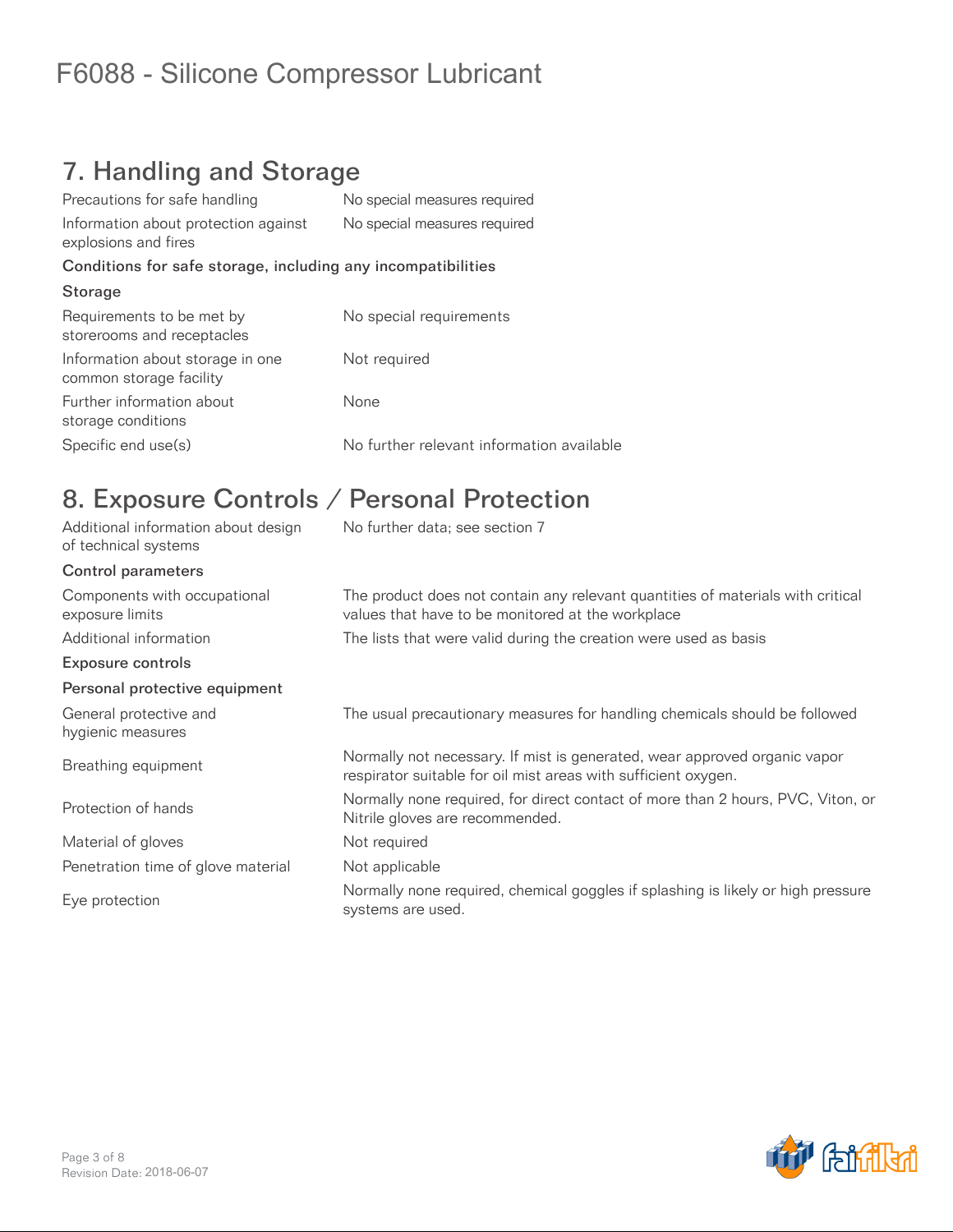## 9. Physical and Chemical Properties

*Information on basic physical and chemical properties*

#### *General Information*

*Appearance Form Liquid Color See product Odor Mild Odor Threshold Not determined pH-value Not determined Change in condition* **Melting point/Melting range <b>Not applicable Not applicable** *Boiling point/Boiling range >570°F (>298°C) Flash Point >550°F (>288°C) Flammability (solid, gaseous) Not applicable Ignition temperature Decomposition temperature Not determined Auto-igniting Not determined* **Danger of explosion** *Not determined Explosion limits Lower Not determined Upper Not determined Vapor Pressure @ 20 DEG C <0.003 kPa Density @ 20 DEG C 0.90-0.99 Relative Density Not determined Vapor Density Not determined Evaporation Rate Not determined Solubility in/Miscibility with Water Not miscible Partition coefficient (n-octanol/water) Not determined Viscosity Viscosity - Dynamic Varies with grade Viscosity - Kinematic Varies with grade Solvent content Organic solvents 0.00% Other Information No further information*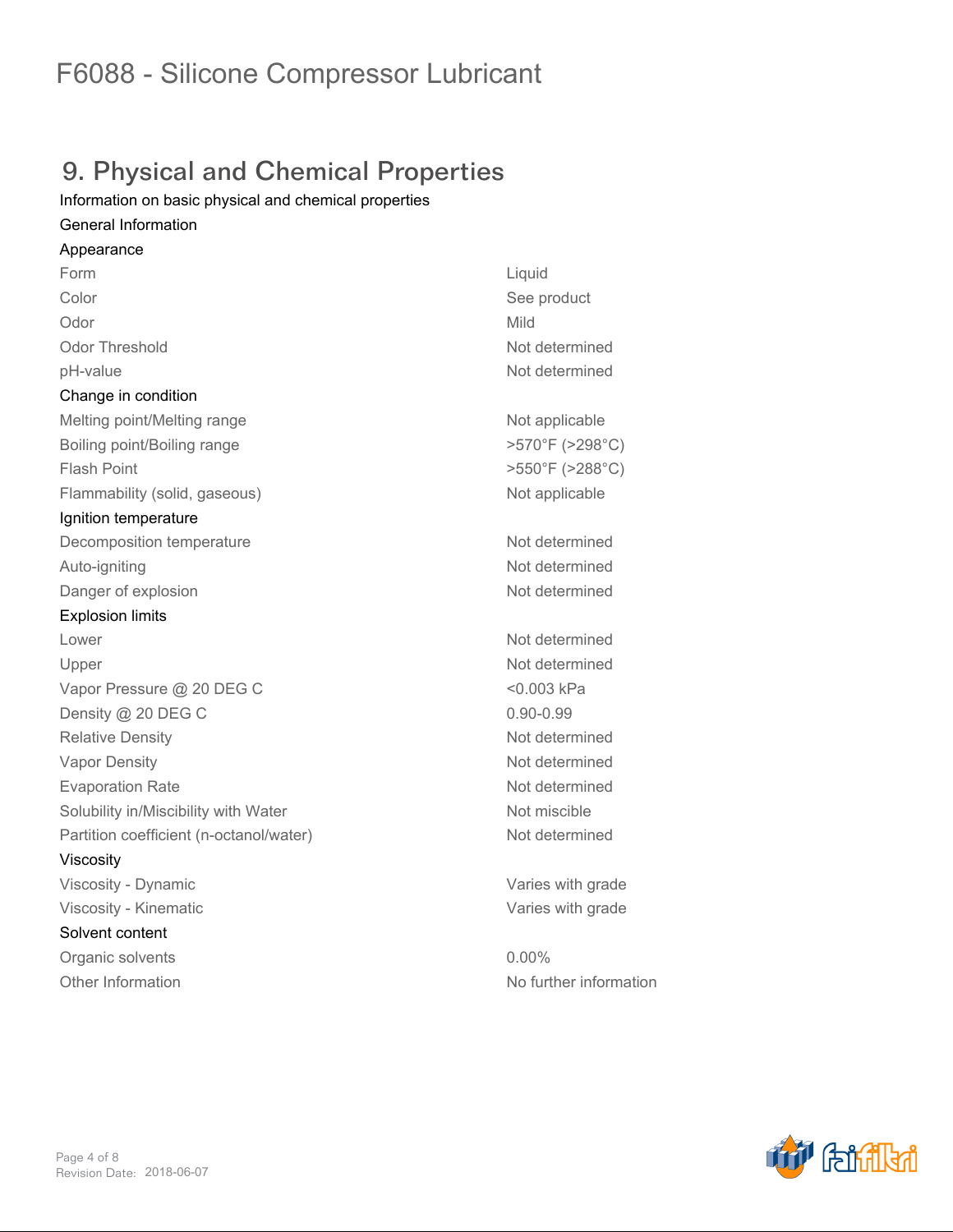# 10. Stability and Reactivity

| Reactivity                                          | No further relevant information available            |
|-----------------------------------------------------|------------------------------------------------------|
| Chemical stability                                  | Stable under normal conditions                       |
| Thermal decomposition / conditions<br>to be avoided | No decomposition if used according to specifications |
| Possibility of hazardous reactions                  | No dangerous reactions known                         |
| Conditions to avoid                                 | No further relevant information available            |
| Incompatible materials                              | No further relevant information available            |
| Hazardous decomposition products                    | No dangerous decomposition products known            |
|                                                     |                                                      |

### 11. Toxicological Information

#### Information on toxicological effects

| Acute toxicity                                           |                                                                                                                                                                                                                                                                                               |
|----------------------------------------------------------|-----------------------------------------------------------------------------------------------------------------------------------------------------------------------------------------------------------------------------------------------------------------------------------------------|
| Primary irritant effect                                  |                                                                                                                                                                                                                                                                                               |
| On the skin                                              | No irritating effect                                                                                                                                                                                                                                                                          |
| On the eye                                               | No irritating effect                                                                                                                                                                                                                                                                          |
| Additional toxicological information                     | The product is not subject to classification according to internally approved<br>calculation methods for preparations: When used and handled according to<br>specifications, the product does not have any harmful effects according to our<br>experience and the information provided to us. |
| Carcinogenic categories                                  |                                                                                                                                                                                                                                                                                               |
| IARC (International Agency for<br>Research on Cancer)    | None of the ingredients are listed.<br>Group 1 - Carcinogenic to humans<br>Group 2A - Probably carcinogenic to humans<br>Group 2B - Possibly carcinogenic to humans<br>Group 3 - Not classifiable as to its carcinogenicity to humans<br>Group 4 - Probably not carcinogenic to humans        |
| NTP (National Toxicology Program)                        | None of the ingredients are listed                                                                                                                                                                                                                                                            |
| OSHA-Ca (Occupational Safety<br>& Health Administration) | None of the ingredients are listed                                                                                                                                                                                                                                                            |

### 12. Ecological Information

| Additional ecological information |
|-----------------------------------|
| Mobility in soil                  |
| Bioaccumulative potential         |
| Persistence and degradability     |
| Aquatic toxicity                  |
| loxicity                          |

No data is available on this product No further relevant information available No further relevant information available No further relevant information available No further relevant information available

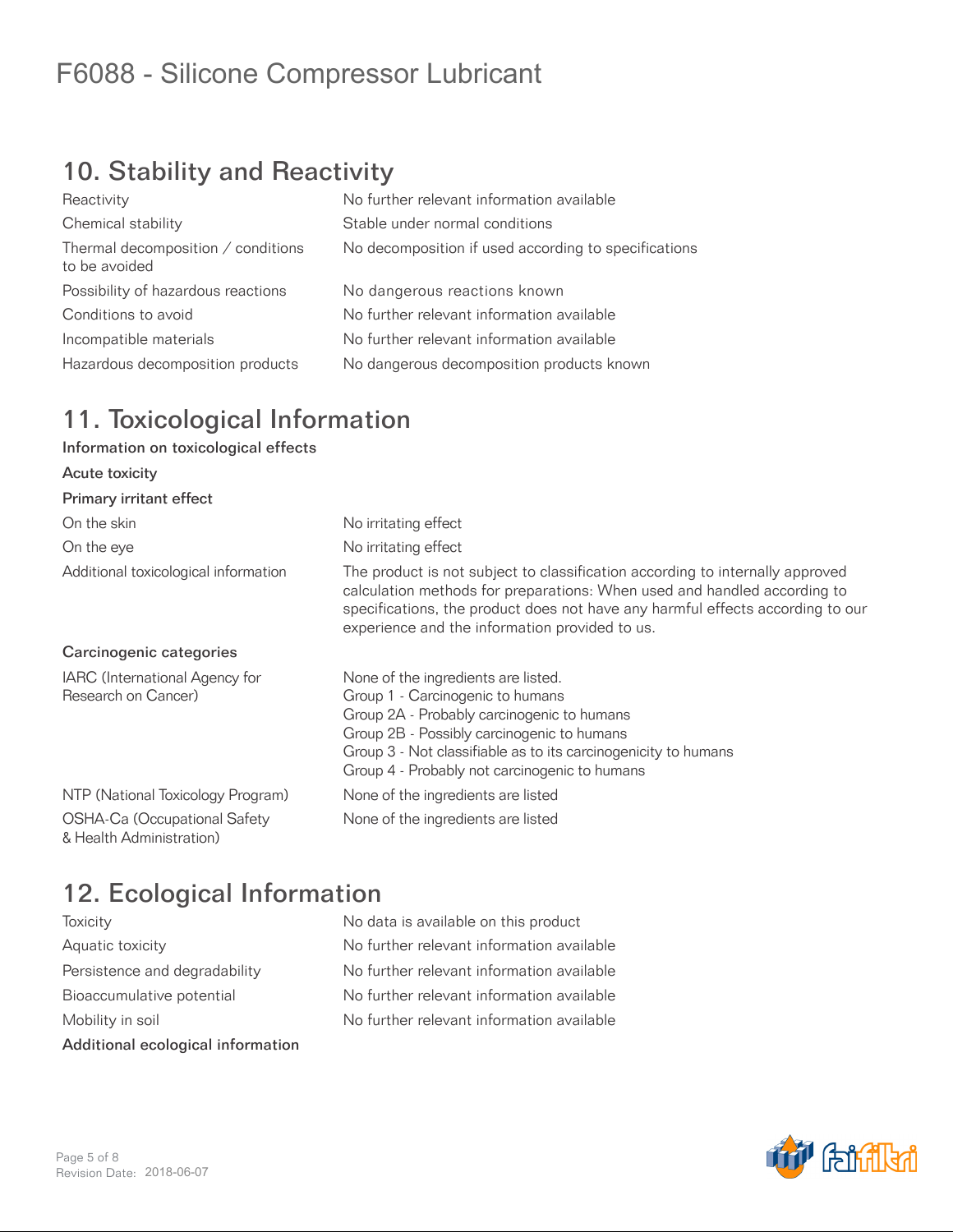# 12. Ecological Information (continued)

General notes Generally not hazardous for water Results of PBT and vPvB assessment PBT Not applicable vPvB Not applicable Other adverse effects No further relevant information available

# 13. Disposal Considerations

#### Waste treatment methods

Recommendation Smaller quantities can be disposed of with household waste. Recycle or dispose with household trash. Uncleaned packagings Recommendation **Disposal must be made according to official regulations.** 

#### 14. Transportation Information UN-Number

| UN-Number                                                                  |                        |
|----------------------------------------------------------------------------|------------------------|
| DOT, ADN, IMDG, IATA                                                       | Non-regulated material |
| <b>ADR</b>                                                                 | Non-regulated material |
| UN proper shipping name                                                    |                        |
| DOT, ADR, ADN, IMDG, IATA                                                  | Non-regulated material |
| Transport hazard class(es)                                                 |                        |
| DOT, ADR, ADN, IMDG, IATA                                                  |                        |
| Class                                                                      | Non-regulated material |
| Packing group                                                              |                        |
| DOT, ADR, IMDG, IATA                                                       | Non-regulated material |
| Environmental hazards                                                      |                        |
| Marine pollutant                                                           | No                     |
| Special precautions for user                                               | Not applicable         |
| Transport in bulk according to Annex II<br>of MARPOL73/78 and the IBC Code | Not applicable         |
| UN "Model Regulation"                                                      |                        |

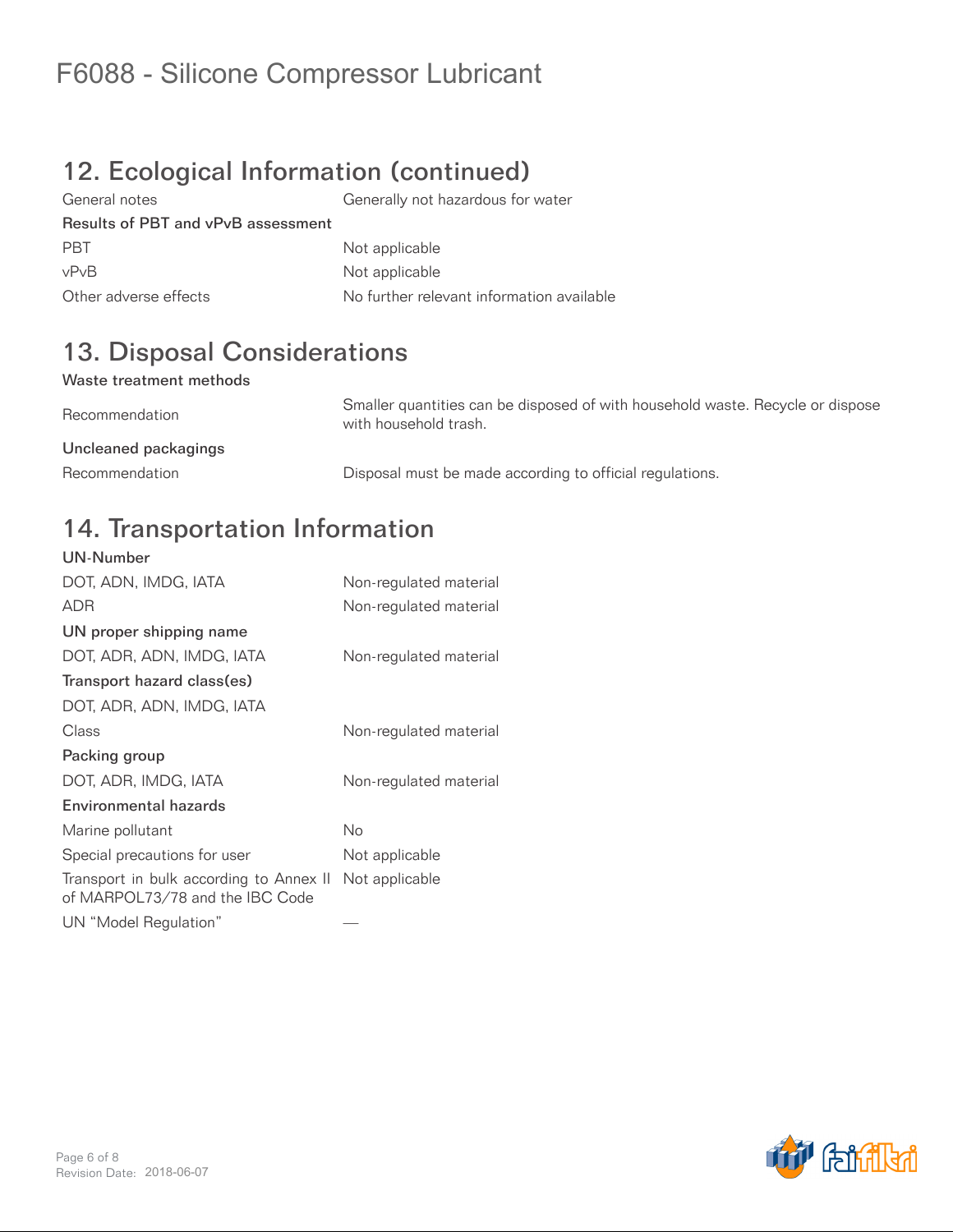# 15. Regulatory Information

#### Safety, health and environmental regulations/legislation specific for the substance or mixture

| Sara                                                                                           |                                                        |
|------------------------------------------------------------------------------------------------|--------------------------------------------------------|
| Section 355 (extremely<br>hazardous substances)                                                | None of the ingredients are listed                     |
| Section 313 (Specific toxic<br>chemical listings)                                              | None of the ingredients are listed                     |
| <b>TSCA (Toxic Substances Control Act)</b>                                                     | None of the ingredients are listed                     |
| Proposition 65                                                                                 |                                                        |
| Chemicals known to cause cancer                                                                | None of the ingredients are listed                     |
| Chemicals known to cause reproductive<br>toxicity for females                                  | None of the ingredients are listed                     |
| Chemicals known to cause reproductive None of the ingredients are listed<br>toxicity for males |                                                        |
| Chemicals known to cause<br>developmental toxicity                                             | None of the ingredients are listed                     |
| Carcinogenic categories                                                                        |                                                        |
| EPA (Environmental Protection Agency)                                                          | None of the ingredients are listed                     |
| TLV (Threshold Limit Value established<br>by ACGIH)                                            | None of the ingredients are listed                     |
| NIOSH-Ca (National Institute for<br>Occupational Safety and Health)                            | None of the ingredients are listed                     |
| GHS label elements                                                                             | Non-regulated material                                 |
| Hazard pictograms                                                                              | Non-regulated material                                 |
| Signal word                                                                                    | Non-regulated material                                 |
| Hazard statements                                                                              | Non-regulated material                                 |
| National regulations                                                                           | Non-regulated material                                 |
| State Right to Know                                                                            | Non-regulated material                                 |
| Chemical safety assessment                                                                     | A Chemical Safety Assessment has not been carried out. |
|                                                                                                |                                                        |